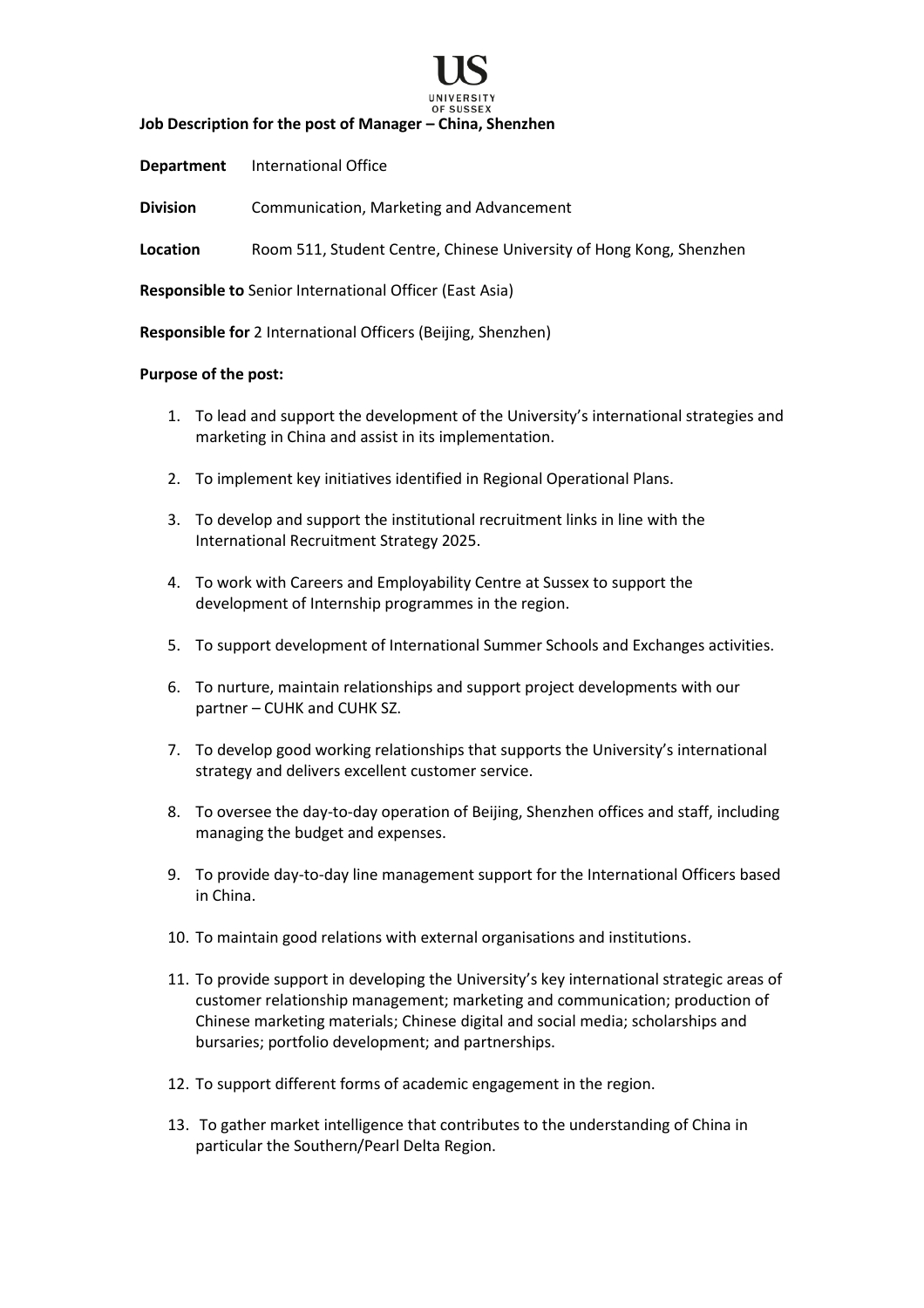

**Key working relationships:** International Officers, Senior International Officers, Head and Deputy Head of International Office, Director of Student Recruitment and International Affairs, Professional Services staff, Academic staff, International Partnerships, Careers and Employability Centre and SRS staff.

#### **Main duties**

**To lead and support the development of the University's international strategies and marketing in China and assist in its implementation**

- 1. Provide leadership, direction and oversight of international activities in a particular region and monitor performance.
- 2. To support the development and management of recruitment partnership agreements.
- 3. To support the development and management of Internship programmes in the region.
- 4. To undertake visits in China to raise the profile of the University in specific regions, including education exhibitions, partner visits and student counselling.
- 5. To work with overseas representatives and education agents to improve conversion and enhance the quality of the student intake.
- 6. To support the development of three-year International Marketing strategies for the designated region, annual Situational Analysis of priority cities within that region, and Operational Plans (triannual and annual).
- 7. To be the account manager and primary contact for overseas representatives in a designated region, developing strong working relationships and providing responsive customer service.
- 8. To maintain contacts with institutions and key individuals in China (e.g. British Council, ministries, funding bodies, agents, internship organisations, Study Group, Embassies, Education UK) and contributing to UK or international activities with a view to strengthening the University's general profile, International activities, partnerships, exchanges and research collaboration.
- 9. Cultivate University wide engagement by developing strong supportive working relationships with internal stakeholders to deliver the strategic aims in designated region.
- 10. Support the Head of International Office and Senior International Officers in ensuring all publicity material is comprehensive, up to date and relevant to the target region.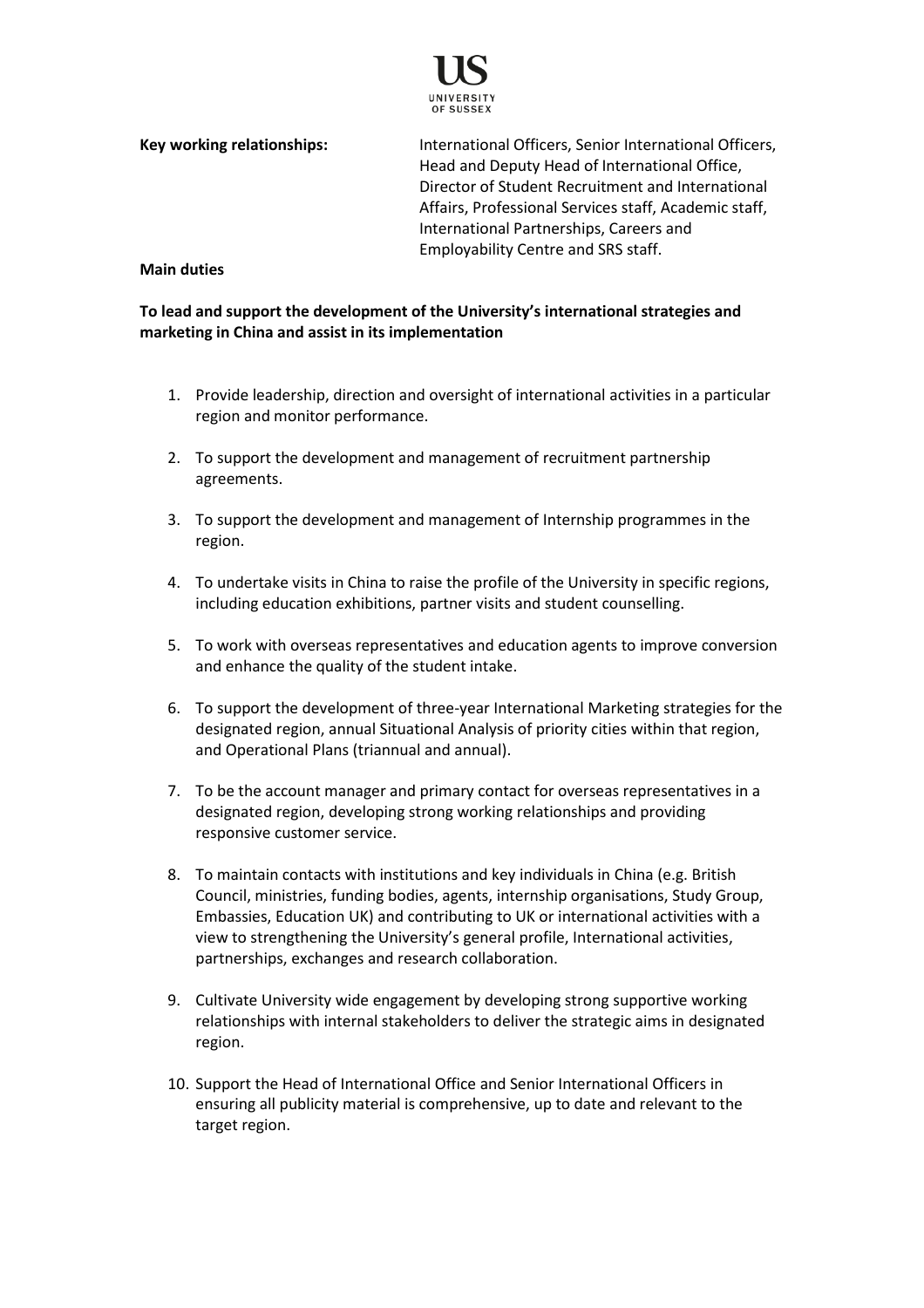

- 11. Help analyse opportunities to develop study abroad and other short-term programmes for fee-paying visiting students in China.
- 12. Support key activities in consultation with the Head of International Office and Senior International Officer (East Asia).

**To nurture, maintain relationships and support project developments with our partner – CUHK and CUHK SZ. This might involve delegation visits, students/staff exchanges, international summer schools and other activities.**

- 13. To work with Sussex Abroad staff and the International Summer School team to promote study abroad opportunities at Sussex to CUHK SZ students, and to support Sussex Abroad's UK promotion of CUHKSZ as an exchange destination.
- 14. To work with academic Schools at Sussex to support the development of field trips or study tours to CUHKSZ and/or the region.
- 15. To support the OAL at CUHKSZ with preparing outbound students for studying in the UK at Sussex.
- 16. To provide support and advice to Sussex students studying at CUHKSZ and in the region.

# **To oversee the day-to-day operation of Beijing, Shenzhen offices and staff, including managing the budget and expenses.**

- 17. To provide leadership, line management and budget management for Beijing and Shenzhen Offices.
- 18. Contribute to the development of a positive team working environment seeking opportunities to co-ordinate activities.
- 19. Ensure continued staff and self-development by engaging with staff training programmes.
- 20. Foster and maintain a collaborative, positive and supportive team culture.
- 21. Oversee the day-to-day management of the China based team and ensure the University remains compliant with local legislation, for example with regards to permits, tax and licences.

### **To support the strategic work of the Head and the Deputy Head of International Office**

22. Regularly monitor and review strategy with the Head and the Deputy Head of International Office, and Senior International Officer (East Asia) and academic units – taking into account not only internal trends but also international / national sector and government policy developments that may impact on our development efforts – making recommendations as appropriate.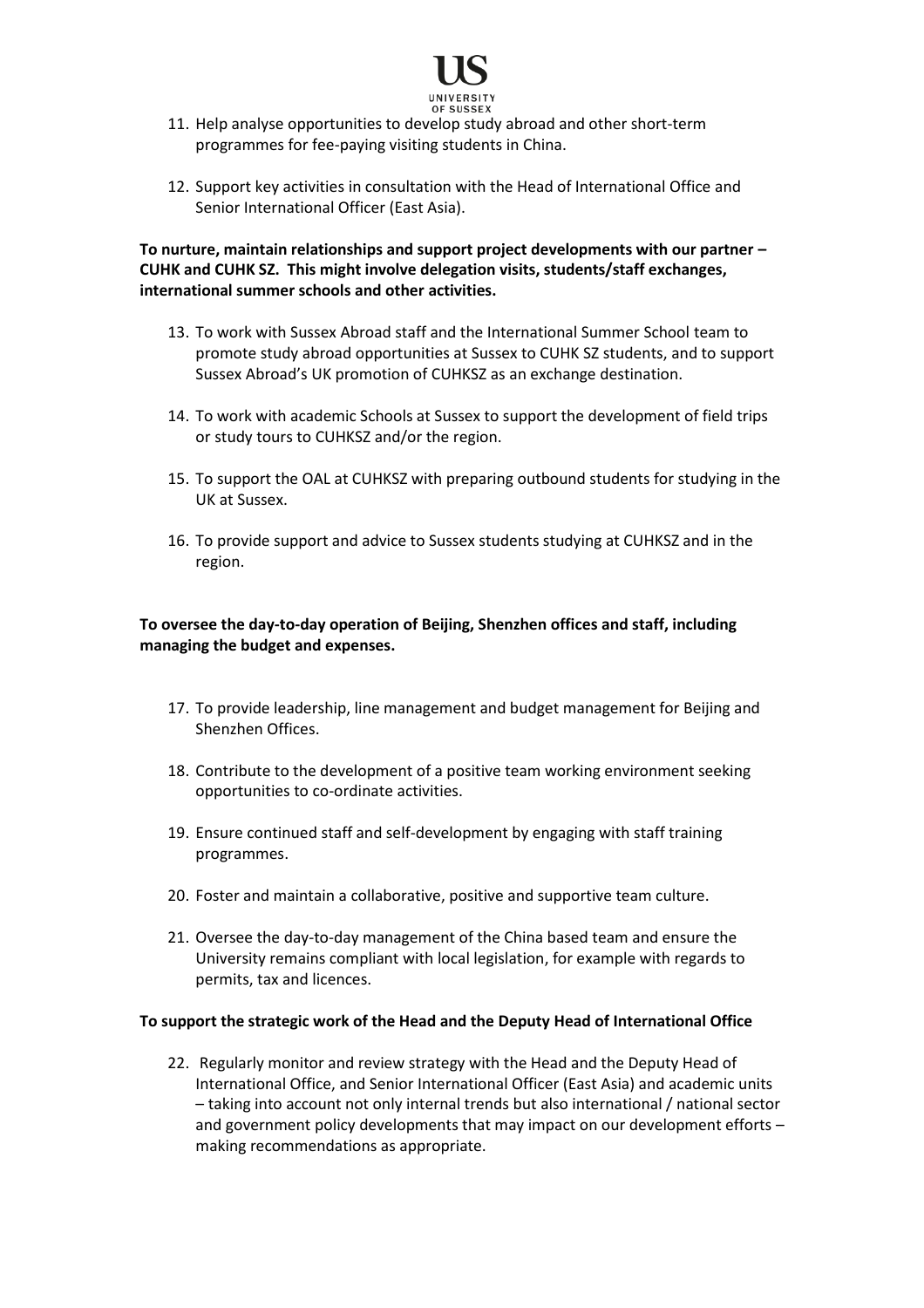

- 23. Monitor and review government policies changes and market intelligence, making recommendations as requested.
- 24. Identify opportunities for new course development and new market opportunities, which may include recommending new collaborations with other partners in China.
- 25. Support the review and revision of the University international strategy and annual operating plan.
- 26. Work with the Head of International Office and Senior International Officer (East Asia) to provide statistical analysis for Schools to inform portfolio development.

### **To provide proactive support to academic Schools in developing and maintaining their international strategies.**

- 27. Encourage academic engagements in the region. Support regional working groups and academics to foster good cross-departmental working relationships.
- 28. As directed, support School international objectives and to assist in the development and implementation of their international strategies in China.
- 29. Advise and assist visits by Sussex academic staff to target regions in co-ordination with Senior International Officer (East Asia) and Beijing Project Manager.
- 30. Support regular overseas alumni events and feedback on meetings with alumni to the Alumni Relations officer and Director of Development and Alumni Relations.

**To provide support in developing the University's key international strategic areas of customer relationship management; marketing and communication; production of Chinese marketing materials; Chinese digital and social media; scholarships and bursaries; portfolio development; and partnerships.**

- 31. Take the lead in encouraging the development of an internationally attractive portfolio of programmes through collation of data and information and close working relationships with academic colleagues.
- 32. Provide feedback to ensure that the current ranges of international student promotional materials we offer are appropriate to target audiences.
- 33. Inform of trends within social media, websites and online marketing channels from within target region.
- 34. Coordinate continuous market scanning to identify possible new markets and opportunities, working with Senior International Officers and the SRS Market Research Officers to ensure market research underpins the development of new programmes and streams of activity.
- 35. To provide guidance and supervision to the China International Officers in the development and production of Chinese marketing materials.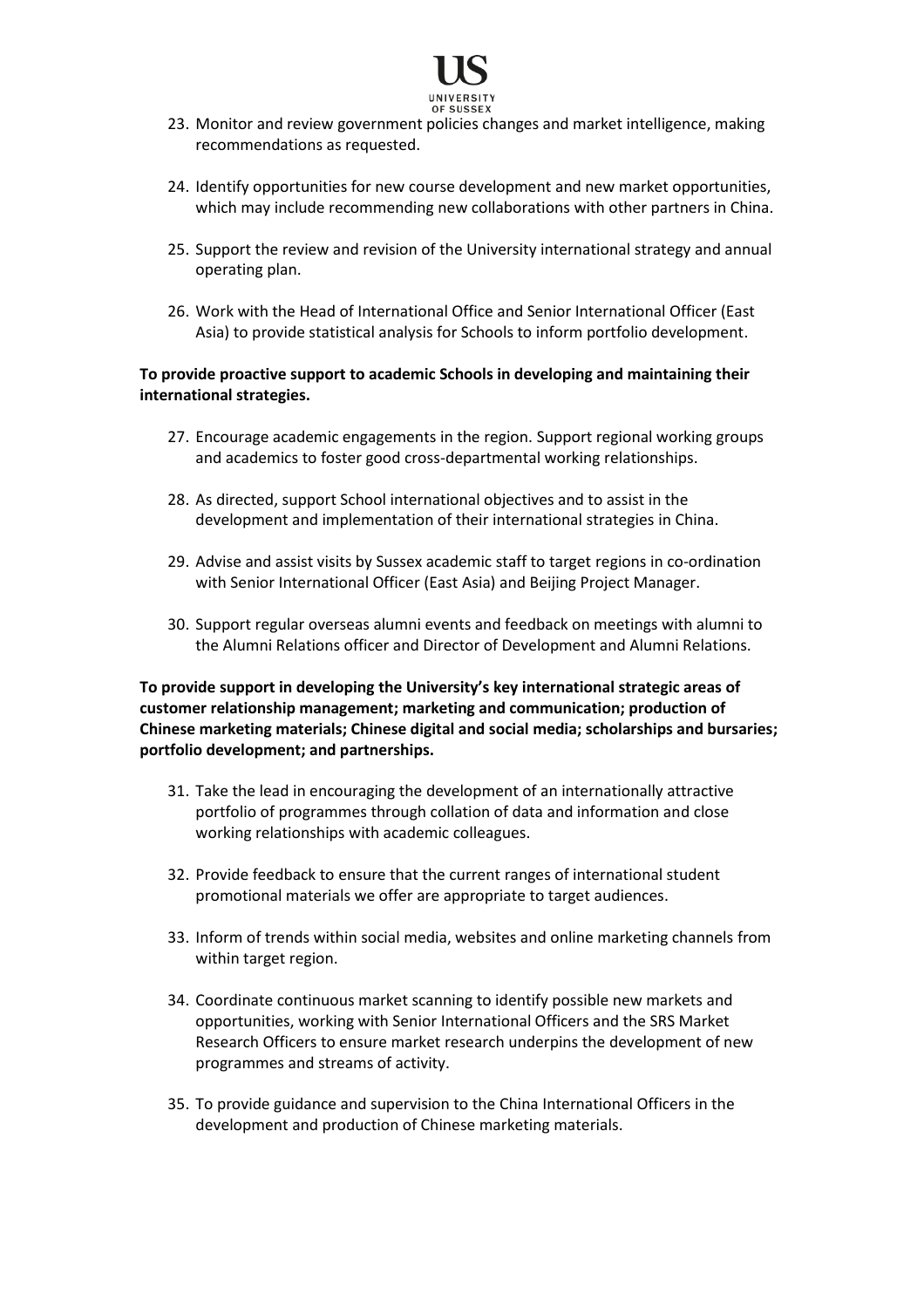

# 36. To supervise the China International Officers in the maintenance and delivery of latest updates on Chinese digital and social media platforms.

- 37. Ensure that activities are customer service orientated and update on areas of good practice observed within the sector.
- 38. Provide feedback on the attractiveness of the University's scholarship and bursary programme.
- 39. Maintain academic, industrial and institutional partnerships and inform on opportunities for development.

### **Other duties**

- 40. Undertake visits in China, sometimes of significant length (between one to three weeks in duration).
- 41. Provide regular updates and reports via weekly contact with International Office in UK.
- 42. To be prepared to undertake overseas/China visits which amount to the role holder being overseas for up to sixteen weeks each year.
- 43. To attend regular training in UK.
- 44. Deliver an appropriate applicant conversion strategy in co-ordination with the International Office, which maximises student enrolments from the region.
- 45. Represent the University to outside bodies as appropriate (e.g. BUILA, UUK, NARIC etc), initiate and maintain good strategic relationships with outside organisations and initiate appropriate collaborative projects with these partners.
- 46. Ensure that prospective students recruited from the region are sufficiently prepared for their academic study by providing relevant pre-departure information.
- 47. Keep abreast of national and international developments and inform the International Office accordingly.

#### **Person Specification: International Officer**

#### SKILLS / ABILITIES

|                                                                     | Essential | Desirable |
|---------------------------------------------------------------------|-----------|-----------|
| Ability to deliver excellent and engaging written and oral          | x         |           |
| communications to convey key marketing messages in the              |           |           |
| student recruitment context                                         |           |           |
| Ability to produce written content for a range of mediums (web,     |           |           |
| email, print) and adapt communication style to suit a range of      |           |           |
| audiences.                                                          |           |           |
| Cultural sensitivity, tact and diplomacy with the ability to remain |           |           |
| calm in difficult situations                                        |           |           |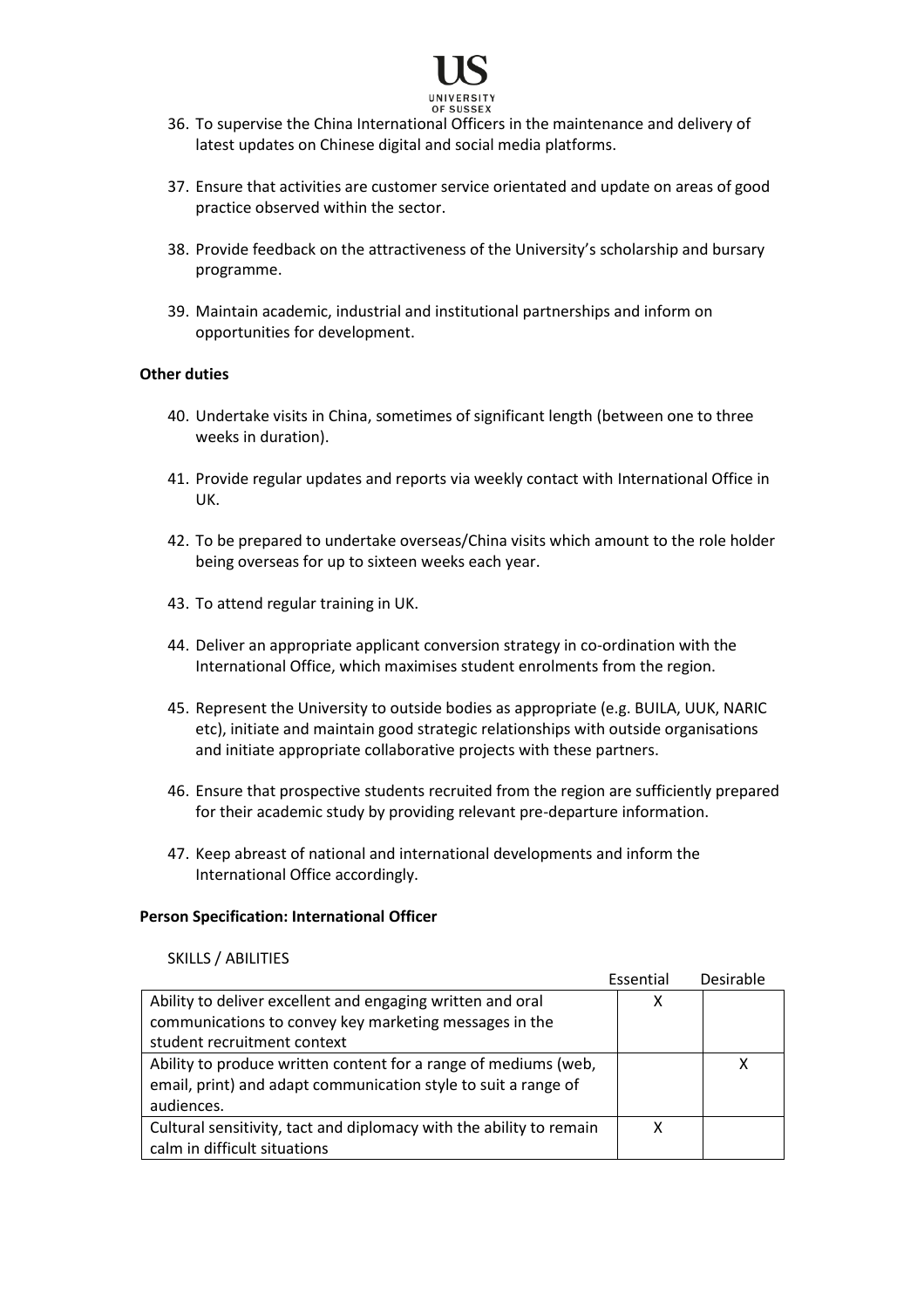# **119** UNIVERSITY

| UF SUSSEA<br>A proactive and creative approach to problem solving, with a<br>willingness to adapt to changing requirements                                                                | x |  |
|-------------------------------------------------------------------------------------------------------------------------------------------------------------------------------------------|---|--|
| Well developed organisational skills, with a proven track record of<br>planning, managing and delivering marketing related projects on<br>time.                                           | X |  |
| Ability to self-motivate and work unsupervised for long periods                                                                                                                           | x |  |
| Fluent in English and Mandarin, superlative English language<br>proficiency is essential                                                                                                  | x |  |
| Sensitivity and realism around potential opportunities, the<br>deliverables and risks                                                                                                     | x |  |
| Ability to analyse complex data and translate them to actions                                                                                                                             | x |  |
| Ability to represent the University to a range of audiences                                                                                                                               | x |  |
| Ability to work well with a range of different people from Year 10<br>-12 school students to Ambassadors, politicians, senior alumni<br>and academic and professional services colleagues | x |  |

# KNOWLEDGE

|                                                                  | Essential | Desirable |
|------------------------------------------------------------------|-----------|-----------|
| Current knowledge of the UK university sector and the challenges | x         |           |
| it faces in international marketing and recruitment              |           |           |
| A comprehensive understanding of international education and a   | X         |           |
| thorough knowledge of a range of different international markets |           |           |
| and their education systems, particularly for China              |           |           |
| Awareness of pre-entry programmes such as foundation, diploma,   | X         |           |
| pre-Masters and English language programmes.                     |           |           |
| Computer and software literacy; Microsoft Word, PowerPoint and   | X         |           |
| Outlook at advanced level                                        |           |           |
| Excellence in managing social media platforms, such as WeChat    | x         |           |
| public account                                                   |           |           |
| Know how to manage work load particularly when facing            | X         |           |
| competing priorities                                             |           |           |
| Appreciate the importance of direction and team work             | X         |           |
| Knowledge of current UKVI Student Route visa and TGraduate       |           | x         |
| Immigration Route policies                                       |           |           |
| Understand the importance of research and collating evidence to  |           | x         |
| present professional recommendation                              |           |           |

# EXPERIENCE

|                                                                 | Essential | Desirable |
|-----------------------------------------------------------------|-----------|-----------|
| Direct experience of conducting recruitment activities in China |           |           |
| Minimum five years experience in student recruitment and/or     | x         |           |
| higher education marketing                                      |           |           |
| Experience of building networks and developing effective links  | x         |           |
| with key external organisations that impact on student          |           |           |
| recruitment (for example agents and institution partners)       |           |           |
| Experience of budget management, including implementing         | x         |           |
| recruitment strategies within a defined budget                  |           |           |
| Experience in team leading and managing expectations            | x         |           |